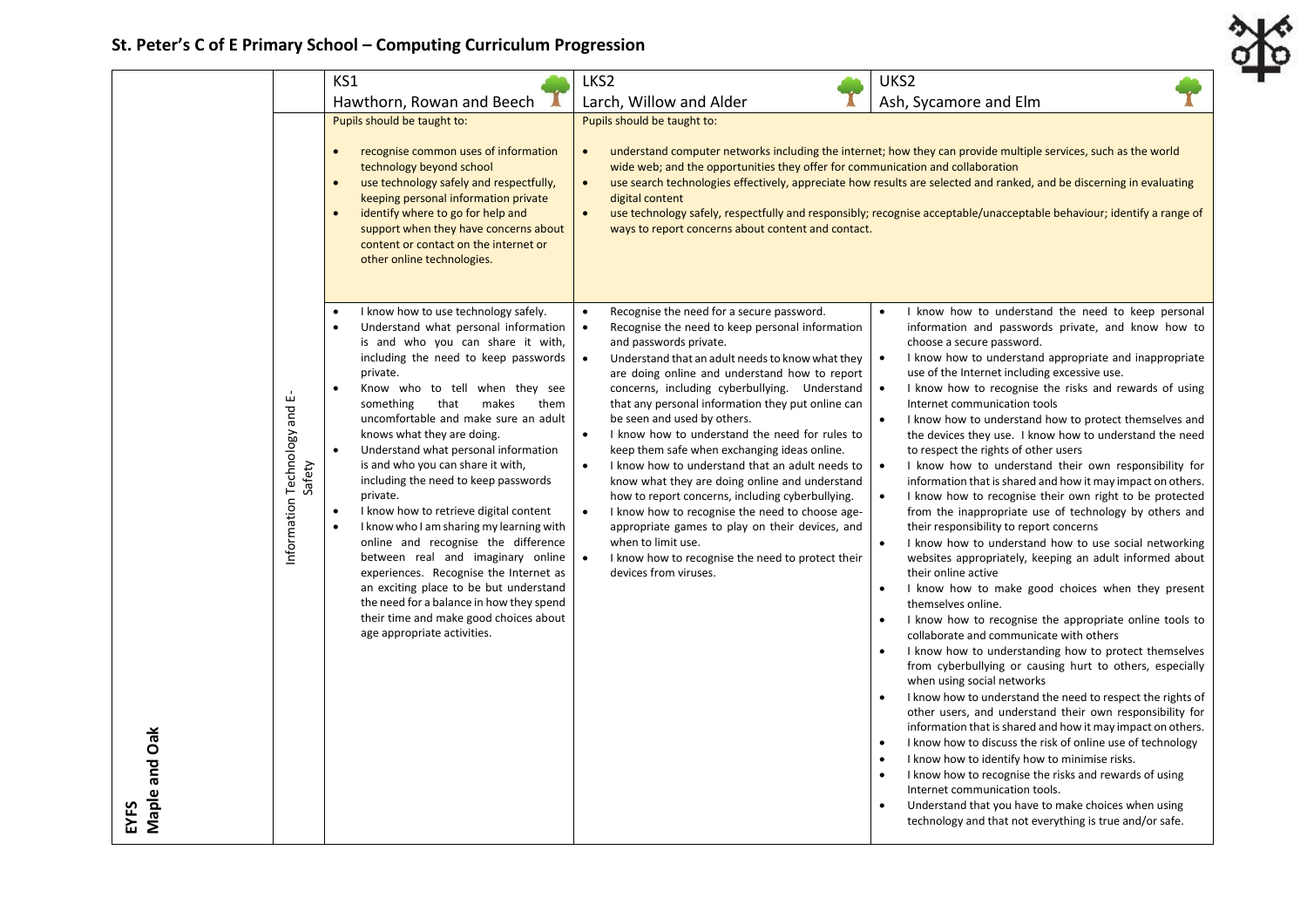|                  | Pupils should be taught to:                                                                                                                                                                                                                                                                                                                                                                                                                                                                                                                                                                                                                                                                                                                                                                                                                                                                                                                                                                                                                                                                                                                                                                                                                                                | Pupils should be taught to:                                                                                                                                                                                                                                                                                                                                                                                                                                                                                                                                                                                                                                                                                                                                                                                                                                                                                                                                                                                                                                                                                                                                                                                                                                                                                                                                                                                                                                                                                                                                                                                                                                                                                                                                                                                                                                                                                                                                                                                                                              |
|------------------|----------------------------------------------------------------------------------------------------------------------------------------------------------------------------------------------------------------------------------------------------------------------------------------------------------------------------------------------------------------------------------------------------------------------------------------------------------------------------------------------------------------------------------------------------------------------------------------------------------------------------------------------------------------------------------------------------------------------------------------------------------------------------------------------------------------------------------------------------------------------------------------------------------------------------------------------------------------------------------------------------------------------------------------------------------------------------------------------------------------------------------------------------------------------------------------------------------------------------------------------------------------------------|----------------------------------------------------------------------------------------------------------------------------------------------------------------------------------------------------------------------------------------------------------------------------------------------------------------------------------------------------------------------------------------------------------------------------------------------------------------------------------------------------------------------------------------------------------------------------------------------------------------------------------------------------------------------------------------------------------------------------------------------------------------------------------------------------------------------------------------------------------------------------------------------------------------------------------------------------------------------------------------------------------------------------------------------------------------------------------------------------------------------------------------------------------------------------------------------------------------------------------------------------------------------------------------------------------------------------------------------------------------------------------------------------------------------------------------------------------------------------------------------------------------------------------------------------------------------------------------------------------------------------------------------------------------------------------------------------------------------------------------------------------------------------------------------------------------------------------------------------------------------------------------------------------------------------------------------------------------------------------------------------------------------------------------------------------|
|                  | use technology purposefully to create,<br>$\bullet$<br>organise, store, manipulate and retrieve<br>digital content                                                                                                                                                                                                                                                                                                                                                                                                                                                                                                                                                                                                                                                                                                                                                                                                                                                                                                                                                                                                                                                                                                                                                         | $\bullet$<br>select, use and combine a variety of software (including internet services) on a range of digital devices to design and<br>create a range of programs, systems and content that accomplish given goals, including collecting, analysing,<br>evaluating and presenting data and information                                                                                                                                                                                                                                                                                                                                                                                                                                                                                                                                                                                                                                                                                                                                                                                                                                                                                                                                                                                                                                                                                                                                                                                                                                                                                                                                                                                                                                                                                                                                                                                                                                                                                                                                                  |
| Digital Literacy | I know how to create digital content<br>$\bullet$<br>I know how to store digital content.<br>$\bullet$<br>I know how to use a camera<br>$\bullet$<br>I know how to record sound and play<br>$\bullet$<br>back<br>I know how to use a website.<br>$\bullet$<br>I know how to create digital content<br>$\bullet$<br>I know how to store digital content.<br>$\bullet$<br>I know how to organise digital content<br>$\bullet$<br>I know how to retrieve and manipulate<br>$\bullet$<br>digital content<br>I know how to navigate the web to<br>$\bullet$<br>complete simple searches<br>I know how to retrieve and manipulate<br>$\bullet$<br>digital content.<br>$\bullet$<br>I know how to know who to tell when<br>they see something that makes them<br>uncomfortable and make sure an adult<br>knows what they are doing.<br>$\bullet$<br>I know how to recognise the Internet as<br>an exciting place to be but understand<br>the need for a balance in how they spend<br>their time and make good choices about<br>age appropriate activities.<br>$\bullet$<br>I know how to recognise the Internet as<br>an exciting place to be but understand<br>the need for a balance in how they spend<br>their time and make good choices about<br>age appropriate activities. | Design a sequence of instructions including<br>I know how to select, use and combine software on a<br>$\bullet$<br>directional instructions<br>range of digital devices<br>Write programs that accomplish specific goals<br>I know how to use a range of technology for a specific<br>$\bullet$<br>$\bullet$<br>Work with various forms of input<br>project<br>$\bullet$<br>$\bullet$<br>Edit a film.<br>Work with various forms of output<br>$\bullet$<br>Use a range of software for similar purposes.<br>I know how to understand appropriate and inappropriate<br>$\bullet$<br>$\bullet$<br>use of the Internet including excessive use.<br>Design and create content.<br>$\bullet$<br>I know how to recognise the risks and rewards of using<br>$\bullet$<br>Use technology respectfully and responsibly.<br>$\bullet$<br>Internet communication tools.<br>Understand that computer networks do and how<br>$\bullet$<br>$\bullet$<br>Analyse information<br>they provide multiple services.<br>Understand how search results are selected and ranked.<br>$\bullet$<br>Discern where it is best to use technology and<br>$\bullet$<br>$\bullet$<br>Understand that you have to make choices when using<br>where it adds little or no value<br>technology and that not everything is true and/or safe<br>Collect and present data.<br>$\bullet$<br>I know how to design a solution by breaking a problem up<br>$\bullet$<br>Experiment with variables to control models.<br>$\bullet$<br>Make an accurate prediction and explain why I<br>$\bullet$<br>believe something will happen<br>$\bullet$<br>De-bug a program<br>I know how to recognise that they can use online<br>$\bullet$<br>tools to collaborate and communicate with<br>others and the importance of doing this<br>responsibly, choosing age-appropriate websites.<br>I know how to understand that any personal<br>information they put online can be seen and used<br>by others.<br>I know how to recognise the effect their writing<br>$\bullet$<br>or images might have on others. |
|                  | Pupils should be taught to:                                                                                                                                                                                                                                                                                                                                                                                                                                                                                                                                                                                                                                                                                                                                                                                                                                                                                                                                                                                                                                                                                                                                                                                                                                                | Pupils should be taught to:                                                                                                                                                                                                                                                                                                                                                                                                                                                                                                                                                                                                                                                                                                                                                                                                                                                                                                                                                                                                                                                                                                                                                                                                                                                                                                                                                                                                                                                                                                                                                                                                                                                                                                                                                                                                                                                                                                                                                                                                                              |
| Computer Science | understand what algorithms are; how<br>$\bullet$<br>they are implemented as programs on<br>digital devices; and that programs<br>execute by following precise and<br>unambiguous instructions<br>create and debug simple programs<br>use logical reasoning to predict the<br>$\bullet$<br>behaviour of simple programs                                                                                                                                                                                                                                                                                                                                                                                                                                                                                                                                                                                                                                                                                                                                                                                                                                                                                                                                                     | design, write and debug programs that accomplish specific goals, including controlling or simulating physical systems;<br>solve problems by decomposing them into smaller parts<br>use sequence, selection, and repetition in programs; work with variables and various forms of input and output<br>$\bullet$<br>use logical reasoning to explain how some simple algorithms work and to detect and correct errors in algorithms and<br>programs                                                                                                                                                                                                                                                                                                                                                                                                                                                                                                                                                                                                                                                                                                                                                                                                                                                                                                                                                                                                                                                                                                                                                                                                                                                                                                                                                                                                                                                                                                                                                                                                        |